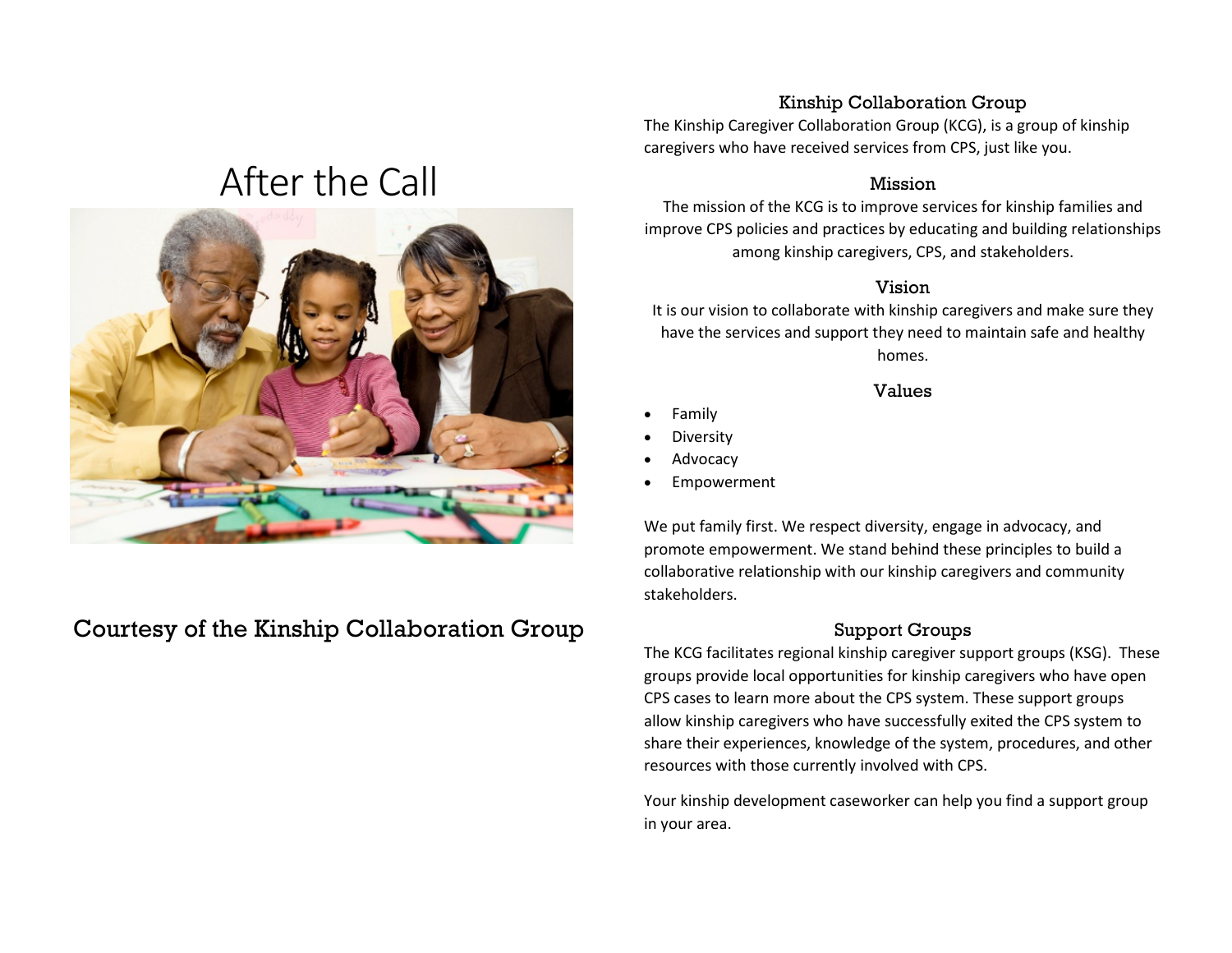\* Problems with pharmacy refills.

\* Referrals to any medical, dental, behavioral health, or vision services.

# Background Information for the Child or Children

| <u> 1989 - Johann John Stone, menydd y cyfeiriad y cyfeiriad y cyfeiriad y cyfeiriad y cyfeiriad y cyfeiriad y c</u> | Language spoken at he   |  |  |
|----------------------------------------------------------------------------------------------------------------------|-------------------------|--|--|
|                                                                                                                      | Counselor: ___________  |  |  |
|                                                                                                                      | Previous day care: ___  |  |  |
|                                                                                                                      | Location or phone nur   |  |  |
|                                                                                                                      | Previous school:        |  |  |
|                                                                                                                      | Location or             |  |  |
|                                                                                                                      | Discipline p            |  |  |
| <b>Emergency numbers:</b>                                                                                            | Is this child           |  |  |
| Poison Control: 1-800-222-1222                                                                                       | Is this child           |  |  |
| National Child Abuse Hotline: 1-800-4-A-Child                                                                        | Sports/activities:      |  |  |
| National Substance Abuse: 1-800-662-4357<br>Emergency: 9-1-1                                                         | Name/num                |  |  |
|                                                                                                                      | Name/num                |  |  |
| <b>Medical Coverage</b>                                                                                              | Religion: _____________ |  |  |
| STAR Health Member Services: 1-866-912-6283                                                                          |                         |  |  |
| Outside normal business hours, ask to speak with a nurse for the                                                     | Church attend           |  |  |

following: \* Help with finding a doctor for the 3-day medical exam, CANS

assessment, or Texas Health Steps Medical checkup.

\* Verify whether your child's current doctor can complete the 3-day exam and Texas Health Steps medical checkup.

\* Questions about Medicaid ID cards.

| Sports/activities: |  |  |  |  |
|--------------------|--|--|--|--|
|                    |  |  |  |  |
|                    |  |  |  |  |
|                    |  |  |  |  |
|                    |  |  |  |  |
|                    |  |  |  |  |
|                    |  |  |  |  |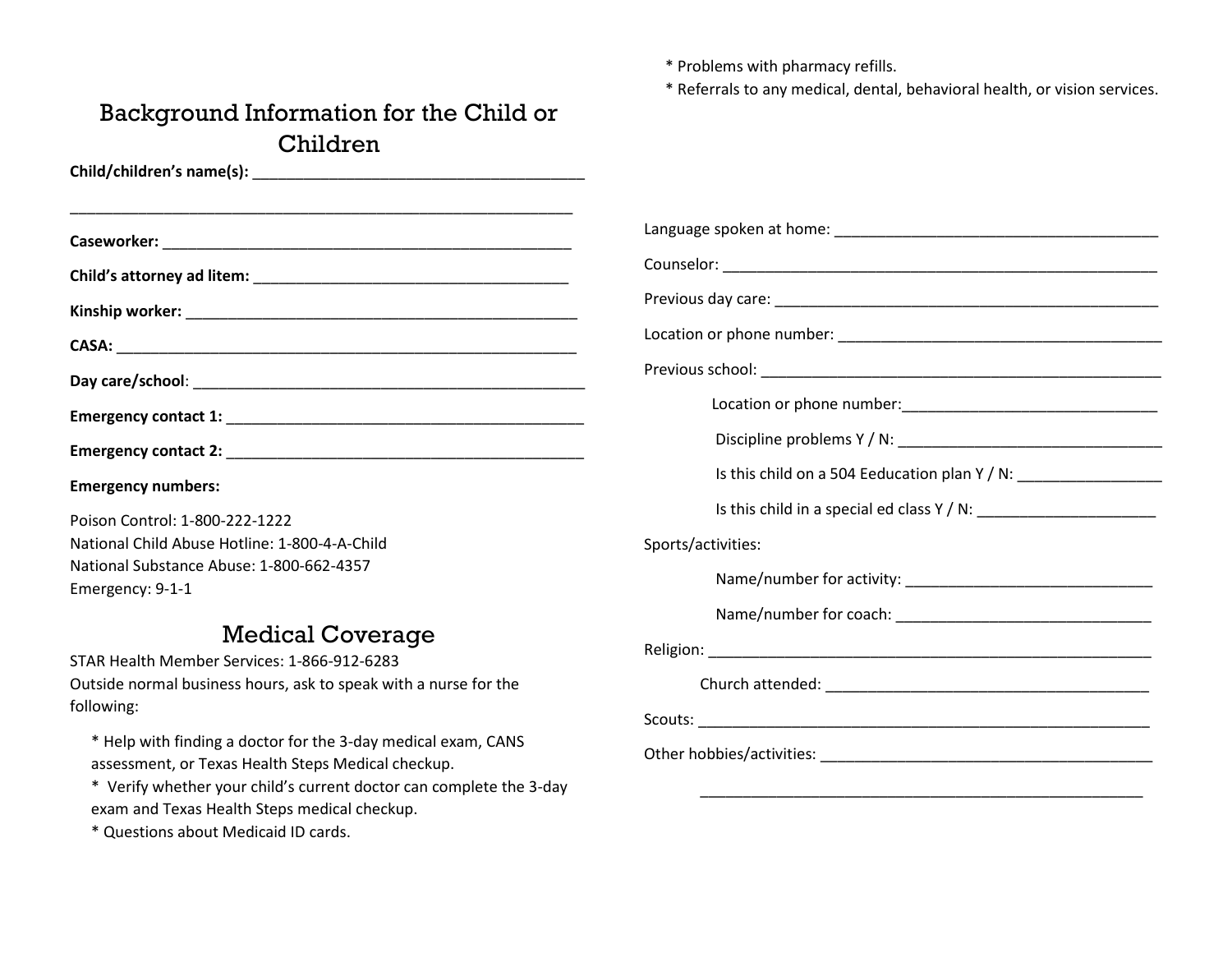## **Medical**

| EpiPen: Y / N        |                                                                              |
|----------------------|------------------------------------------------------------------------------|
|                      |                                                                              |
|                      |                                                                              |
|                      | (First visit at 1 year old and yearly thereafter)                            |
| Glasses/contacts Y/N |                                                                              |
|                      | Therapy                                                                      |
|                      |                                                                              |
|                      |                                                                              |
|                      |                                                                              |
|                      |                                                                              |
|                      |                                                                              |
|                      | $\mathbf{r}$ , and $\mathbf{r}$ , $\mathbf{r}$ , $\mathbf{r}$ , $\mathbf{r}$ |

## Medical Equipment Needed

Circle all that apply: crutches/braces/wheelchair/hearing aids/nebulizer?

Other: \_\_\_\_\_\_\_\_\_\_\_\_\_\_\_\_\_\_\_\_\_\_\_\_\_\_\_\_\_\_\_\_\_\_\_\_\_\_\_\_\_\_\_\_\_\_\_\_

# **3 IN 30**

## **A Complete Approach to Better Care for Children**

#### **\*\*Must be completed for each child\*\***

#### 1. **3-Day Initial Medical Exam**

Within three business days, children entering DFPS care must see a doctor to be checked for injuries or illnesses and get any treatments they need.

#### 2. **CANS Assessment**

Within 30 days, all children (ages 3-17) must complete a Child and Adolescent Needs and Strengths (CANS) assessment. This review helps us understand how trauma is affecting a child, how the child is doing, and what we can do to help. It tells us which services may help the child, such as counseling. It also discusses strengths we can build on, such as good relationships.

#### **Note**: You should schedule this appointment

for a date 1-3 weeks after the child arrives in your home so that there is time to see how the child is adjusting to being placed with you.

#### 3. **Texas Health Steps Medical Checkup**

Within 30 days, each child must see a doctor for a complete checkup, including any lab work.

This makes sure:

- \* We address medical issues early.
- \* Kids grow and develop as expected.
- \* Caregivers know how to help the child grow and develop.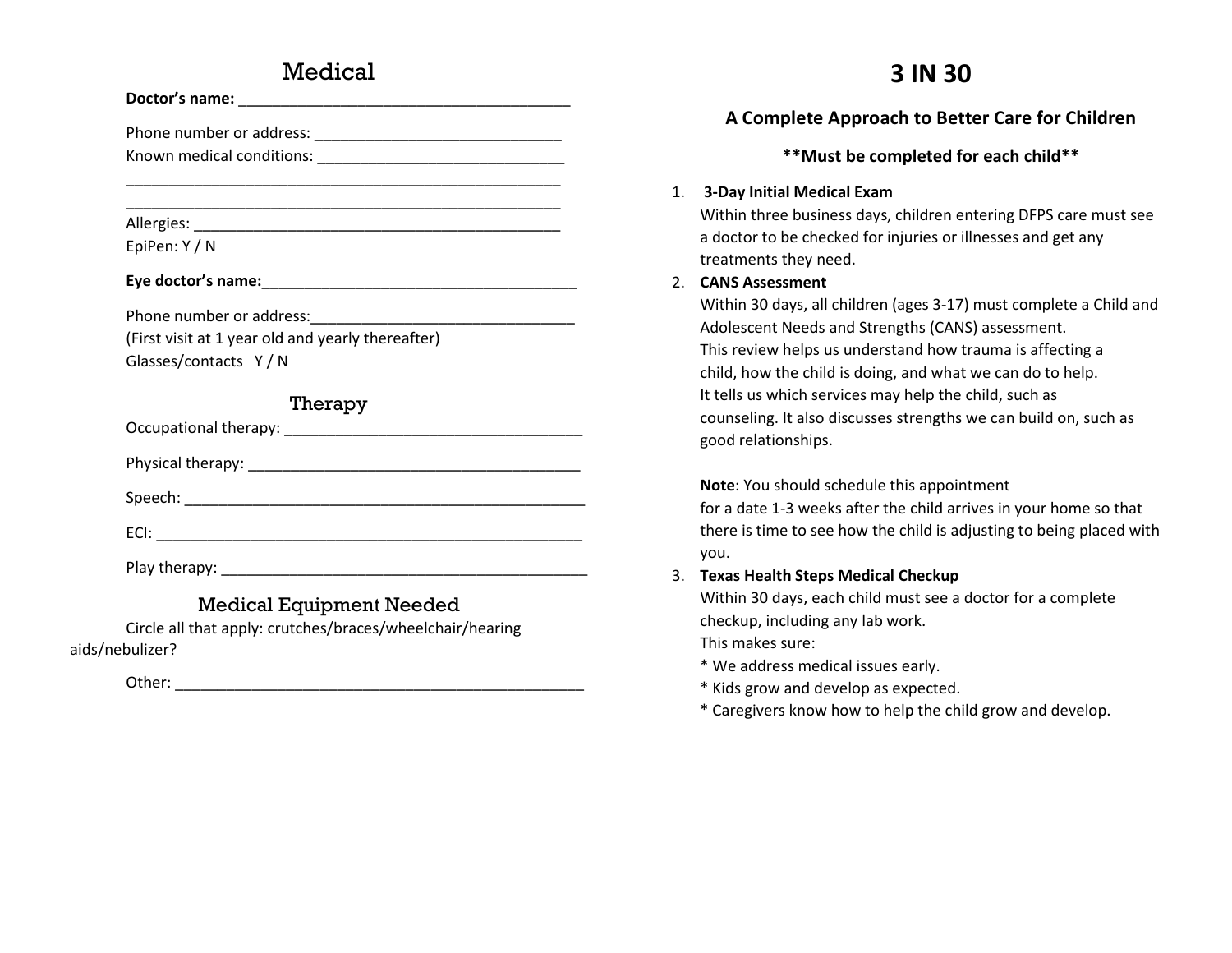

## **Texas Health Steps Exam Schedule**

(Children 14 and younger must have parent or guardian present)

#### Babies and toddlers:

Newborn (before 5 days old)

2 weeks

2 months – Immunizations included

4 months – Immunizations included

6 months – Immunizations included

Nine months – Immunizations may be scheduled depending on doctor 12 months – Immunizations included

15 months – Immunizations may be scheduled depending on doctor

18 months – Immunizations may be scheduled depending on doctor

2 years – Immunizations may be scheduled depending on doctor

30 months – Immunizations may be scheduled depending on doctor.

3 years – Immunizations may be scheduled depending on doctor

4 years – Immunizations included

5 years – Immunizations may be scheduled depending on doctor

#### Older children and teens - once a year

11 years – Immunizations included 16 years– Immunizations included

#### Flu Shots (may start at 6 months)

If the child has never had a flu shot, they get two shots one month apart, then one shot each year afterward.

## **Medical Consent Training**

The medical consenter makes health-care decisions for the child. You are being asked to complete the medical consenter training because DFPS is naming you as the medical consenter or the back-up medical consenter for a child in DFPS conservatorship.

## H**ealth Passport**

The Health Passport is an online health record that makes health-care information for a child in foster care available to their caregivers. The Health Passport is not a complete medical record, but it does contain information on patient demographics, health-care visits, allergies, lab test results, immunizations, and filled prescriptions of medications.

<https://www.fostercaretx.com/for-providers/health-passport.html>

## **Texas Health Steps Dental Checkups**

Dental checkups give your child's dentist the chance to make sure teeth and gums are healthy. Texas Health Steps recommends dental checkups every three-six months. Medicaid will pay for checkups and treatments. Dental checkups begin at 6 months of age.

Dentist: \_\_\_\_\_\_\_\_\_\_\_\_\_\_\_\_\_\_\_\_\_\_\_\_\_\_\_\_\_\_\_\_\_\_\_\_\_\_\_\_\_\_\_\_\_\_\_\_\_\_ Phone number/location: \_\_\_\_\_\_\_\_\_\_\_\_\_\_\_\_\_\_\_\_\_\_\_\_\_\_\_\_\_\_\_\_\_\_\_\_ Orthodontist: \_\_\_\_\_\_\_\_\_\_\_\_\_\_\_\_\_\_\_\_\_\_\_\_\_\_\_\_\_\_\_\_\_\_\_\_\_\_\_\_\_\_\_\_\_ Phone number/location: **Example 20 Support Specialists Available to Navigate Important Needs** Education specialist: \_\_\_\_\_\_\_\_\_\_\_\_\_\_\_\_\_\_\_\_\_\_\_\_\_\_\_\_\_\_\_\_\_\_\_\_\_\_\_\_ Well-being specialist: \_\_\_\_\_\_\_\_\_\_\_\_\_\_\_\_\_\_\_\_\_\_\_\_\_\_\_\_\_\_\_\_\_\_\_\_\_\_\_ Star Health case manager: \_\_\_\_\_\_\_\_\_\_\_\_\_\_\_\_\_\_\_\_\_\_\_\_\_\_\_\_\_\_\_\_\_\_\_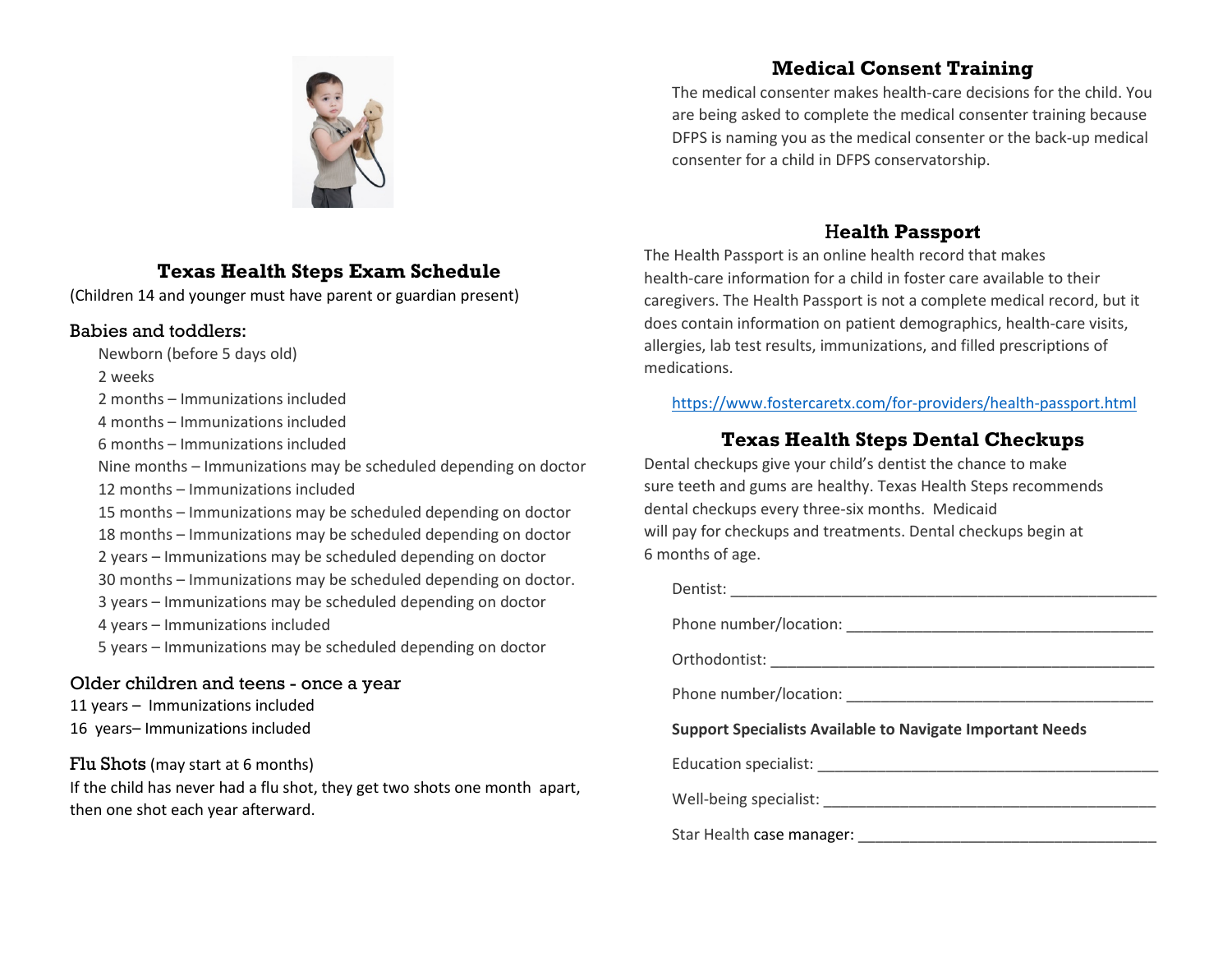| <b>Visitation</b>                                                                                                    |
|----------------------------------------------------------------------------------------------------------------------|
|                                                                                                                      |
|                                                                                                                      |
|                                                                                                                      |
|                                                                                                                      |
|                                                                                                                      |
|                                                                                                                      |
|                                                                                                                      |
| What are the visitation rules and restrictions?                                                                      |
| <u> 1989 - Andrea Santa Andrea Andrea Andrea Andrea Andrea Andrea Andrea Andrea Andrea Andrea Andrea Andrea Andr</u> |
| <u> 1989 - Johann John Stone, menydd y gweledd y gan y gan y gan y gan y gan y gan y gan y gan y gan y gan y gan</u> |
|                                                                                                                      |
|                                                                                                                      |

#### **Safe Sleep**

Until their first birthday, babies should sleep on their backs every time they fall asleep — during naps and at night.

Some babies will roll onto their stomachs. You should always place your baby in bed on his or her back, but if your baby is able to roll both ways (back to tummy, and tummy to back), then you do

not have to return your baby to his or her back. However, be sure that there are no blankets, pillows, stuffed toys, or bumper pads around your baby. If your baby rolls into any of those items, it could block the baby's air flow.

If your baby falls asleep in a [car seat,](https://www.healthychildren.org/English/safety-prevention/on-the-go/Pages/Car-Safety-Seats-Information-for-Families.aspx) stroller, swing, infant carrier, or sling, you should move him or her to a firm sleep surface on his or her back as soon as possible.

A crib, bassinet, or portable crib that meets the safety standards of the Consumer Product Safety Commission (CPSC) is recommended, along with a tight-fitting, firm mattress and fitted sheet designed for that particular product. Nothing else should be in the crib except for the baby. A firm surface is a hard surface that does not indent when the baby is lying on it.

Keep baby's sleep area in the same room where you sleep for at least the first six months or, ideally, for the first year. Place your baby's crib, bassinet, portable crib, or play yard in your bedroom, close to your bed. The American Academy of Pediatricians recommends room sharing because it can decrease the risk of Sudden Infant Death Syndrone by as much as 50% and is much safer than bed sharing.

Only bring your baby into your bed to feed or comfort. Place your baby back in his or her own sleep space when you are ready to go to sleep. Bed-sharing is not recommended for any babies.

## **Car Seat Safety**

The longer children stay in each phase, the better they're protected. Keep children in each seat up to the maximum age/weight/height limits before moving to the next phase. **All** children younger than age 13 should ride properly restrained in the back seat.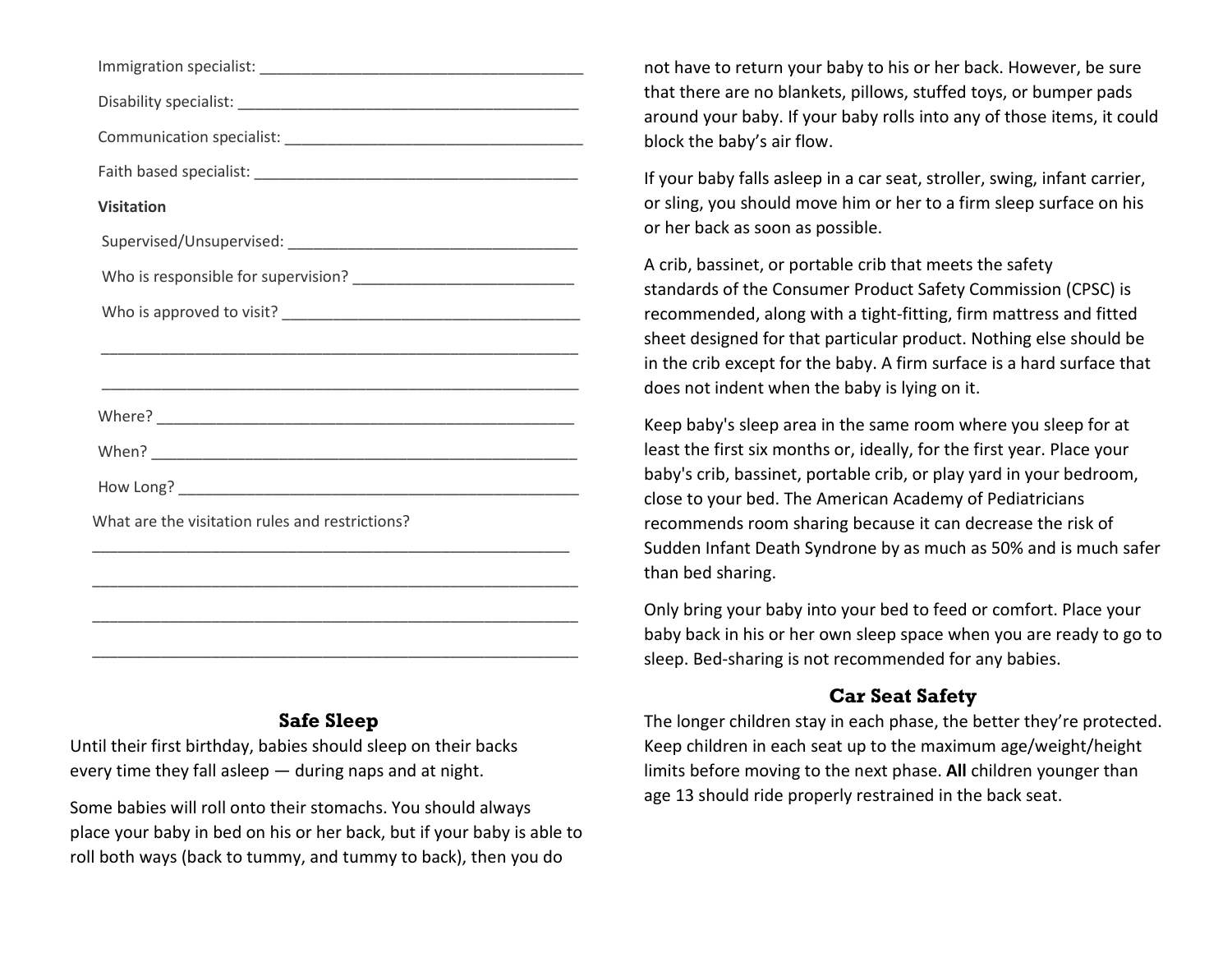| <b>Phase</b>                                                                          | <b>Description</b>                                                                                                                                                                                                                                                                                                                                                                         |
|---------------------------------------------------------------------------------------|--------------------------------------------------------------------------------------------------------------------------------------------------------------------------------------------------------------------------------------------------------------------------------------------------------------------------------------------------------------------------------------------|
| Phase 1<br>Rear-facing<br>safety seat<br>goes in the<br>car's back seat               | Use rear-facing infant or rear-facing convertible<br>safety seat for as long as possible, a minimum<br>of two years, and up to the rear-facing height<br>or weight limit of the seat. Properly install<br>according to instructions in owner's manual.                                                                                                                                     |
| <b>Phase 2</b><br>Forward-<br>facing safety<br>seat goes in<br>the car's back<br>seat | After children outgrow the rear-facing safety<br>seat at 2 years of age or older, they should ride<br>in a forward-facing safety seat as long as<br>possible (usually age 4 or older), up to the<br>upper height or weight limit of the harnesses.<br>Never turn a safety seat forward-facing before<br>a child meets the age, height, and weight<br>requirements set by the manufacturer. |
| Phase 3<br>Booster-seats                                                              | After the child has reached 4 years of age, 40+<br>pounds, and behavior is mature enough,<br>children can ride in a booster seat using the<br>adult lap and shoulder belt until the adult<br>safety belt fits them properly (usually once the<br>child reaches $10 - 12$ years old).                                                                                                       |
| <b>Phase 4</b><br>Adult safety<br>belt                                                | Once children have outgrown their booster<br>seats (usually at $10 - 12$ years old), they can<br>use the adult lap/shoulder safety belt if it fits<br>them properly according to the vehicle<br>manufacturer's instructions.                                                                                                                                                               |

## **Education**

All students in DFPS conservatorship must be enrolled in an accredited local public school within two days of placement in your care.

- All students in kinship care receive an **Education Portfolio** at the time of placement. The green binder contains enrollment documents, transcripts, report cards, and school work. Please keep the Education Portfolio current and provide copies of materials to your caseworker.
- Every Texas school district has named a foster care liaison to facilitate enrollment and services for students in conservatorship. A foster care liaison can enroll students in the free National School Breakfast and Lunch Program and secure previous school records.
- Regional education specialists provide educational support for caregivers.

## **Homeschooling**

You may choose to homeschool a child in DFPS custody **unless**:

- A court order specifically does not allow homeschooling.
- A judge finds at a hearing that homeschooling is not in the best interest of the child because it does not meet the child's academic and social needs and goals.
- DFPS determines that federal law requires another school setting.

If you plan to homeschool, please notify the child's caseworker and consult with your education specialist if you have questions.

## **Discipline**

No physical discipline of any sort is allowed. Explore other options such as time-out, removing privileges, ceasing or decreasing allowance, talking to child, and grounding.

Education opt-out: DFPS policy prohibits physical punishment of any child in DFPS conservatorship. The caseworker directs the child's caregiver, or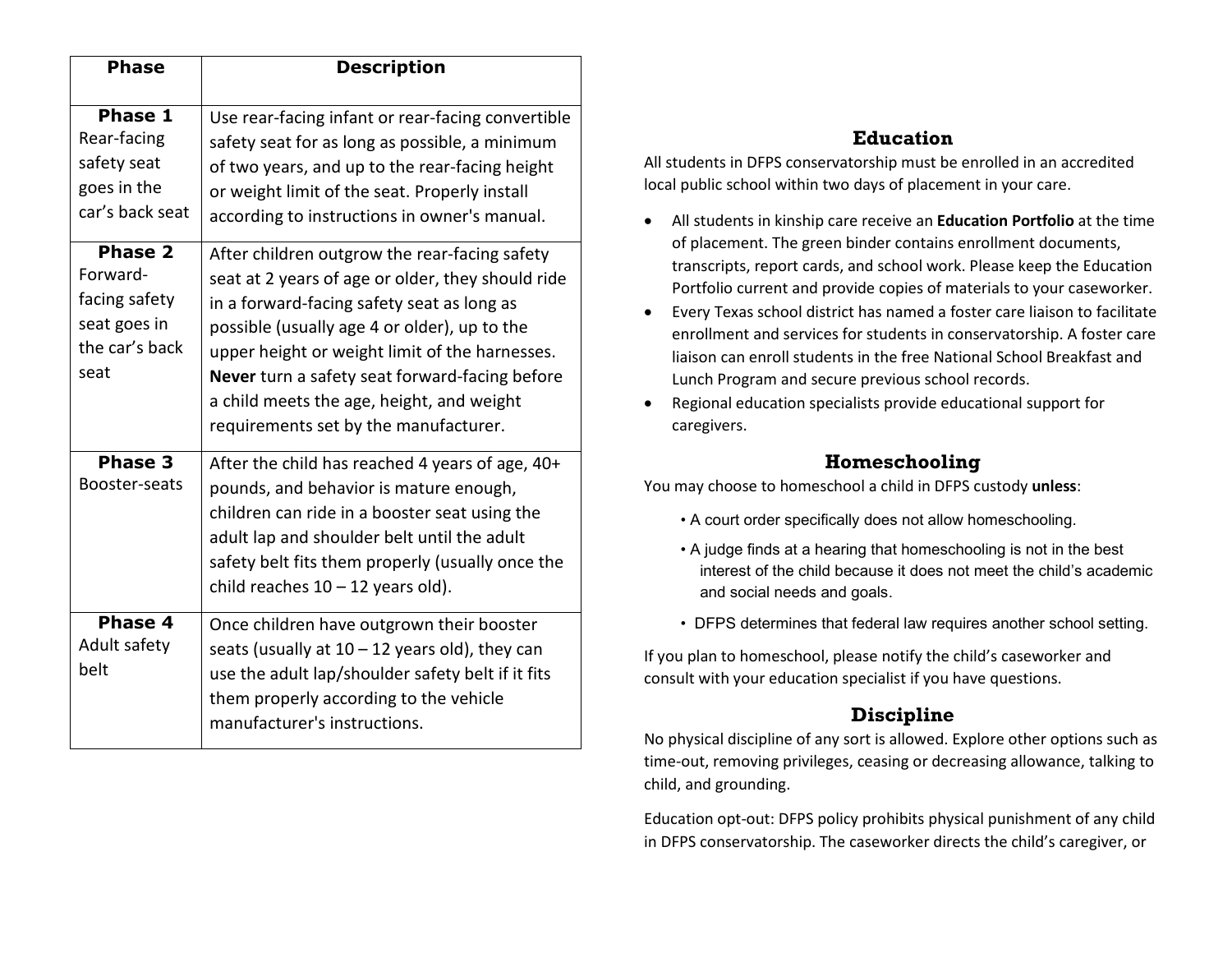other education decision-maker, to submit a written and signed statement to the child's school district by the method the district requires. This statement prohibits the use of physical punishment of your child at school. You must submit this written statement at the beginning of each school year and again if your child moves to another school.

## **Disaster Plan**

You must evacuate if an evacuation is ordered for the area you live in. Once you reach your evacuation destination, you must contact DFPS as soon as possible. If the local CPS office is closed, you may call the DFPS Hotline (1-800-252-5400). In the event of a major disaster, the DFPS public website (www.dfps.state.tx.us) may post information about how to contact DFPS and other useful information. If DFPS cannot reach you following an evacuation, it will contact the emergency contacts listed on this form. Please list two people who do not live with you and who will know where you are and how to contact you. Keep them informed if you have to evacuate your home.

# Kinship Day Care

Day care is limited to providing daily care only during the kinship caregivers' work hours or while the kinship caregivers are attending case conferences, court, or kinship caregiver training. This assistance is based on available funding and is not guaranteed, even if you meet the following qualifications.

To be eligible for Kinship Child Day Care :

- You must have an approved kinship home assessment on file.
- You must sign and submit the Kinship Caregiver Agreement (Form 0695).
- You must be employed outside the home and work at least 40 hours per week.

To be eligible for Kinship Child Day Care at any time, the child:

• Must be in DFPS conservatorship,

 • Must be in a kinship placement where all appropriate caregivers are employed outside the home and work at least 40 hours per week.

- Must not be receiving adoption assistance.
- Must meet age restrictions.



## **How to Request Day Care:**

As a kinship caregiver, you must verify you have tried to find appropriate community services to care for your child. For example, Head Start, prekindergarten classes, public (government-funded) pre-kindergarten classes, and early education programs offered by local schools. If your child is eligible for community day care, but no services are available, you must place your child on the waiting list.

You must complete and sign Form 1809 (Foster/Relative & Other Designated Caregiver Daycare Verification).

Acceptable verification includes:

• Copies of your last three pay stubs.

 • A statement from your employer that you are employed full time for 40 hours a week. If you are self-employed, complete Form 1806 (Caregiver Statement of Self-Employment Income).

Note that being a volunteer, student, or providing foster care or kinship care services is not considered employment.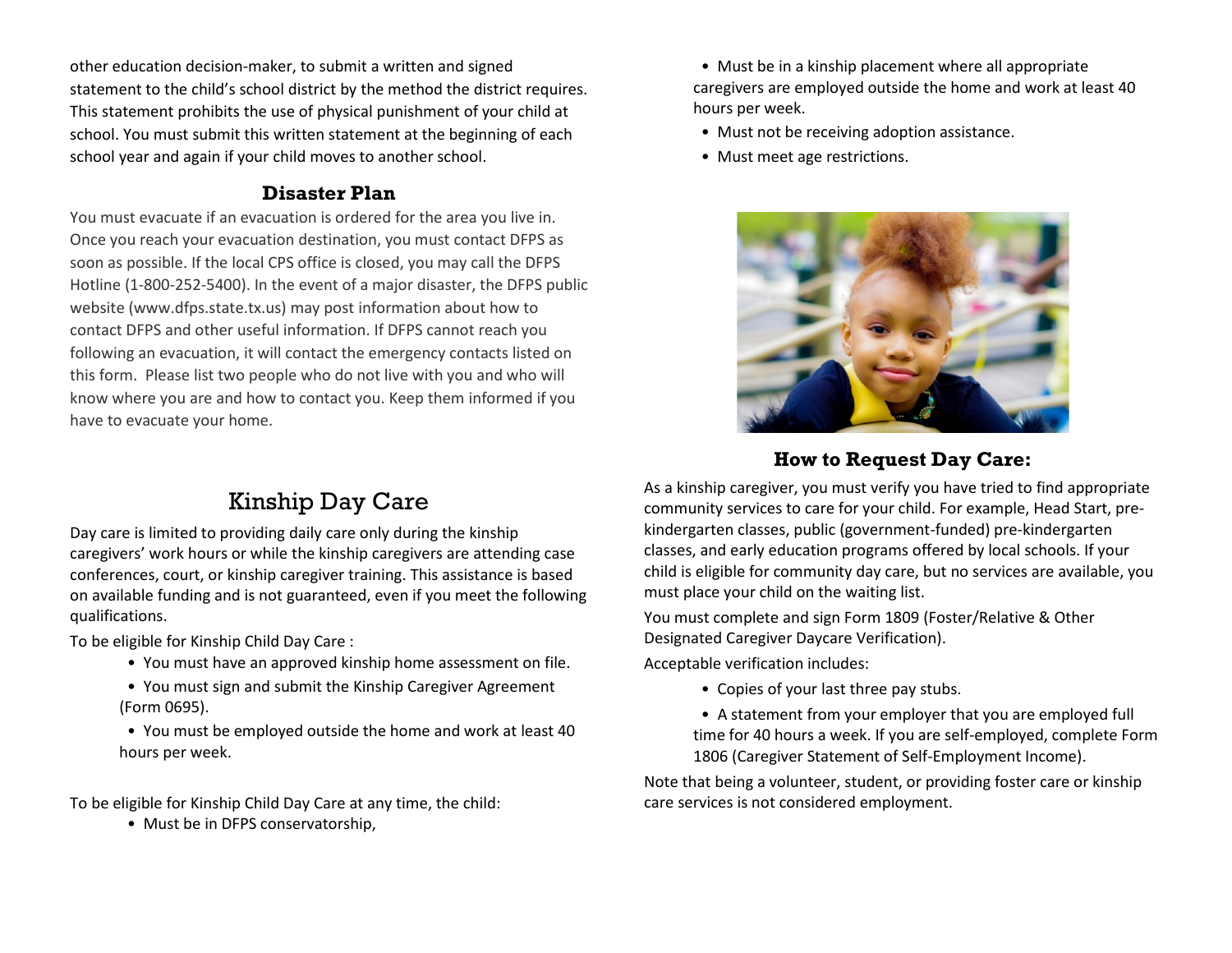#### **Kinship Reimbursement Payment**

If you meet the qualifications below, you qualify for a monthly reimbursement that is up to half of the foster care daily rate per child. This payment is for 12 months and follows the child.

#### Basic Eligibility Requirements:

- The child is placed in the conservatorship of DFPS.
- The child is placed with a kinship caregiver who was formally approved by DFPS, but not verified as a foster parent.
- The home is not receiving foster care maintenance payments.
- The caregiver signed and abides by the Kinship Caregiver Agreement (for each child).
- Caregiver has an approved home assessment.
- Caregiver begins the required kinship training.
- Total household income does not exceed 300% of the current federal poverty limit.

## **Foster Home Verification**

Any prospective or current kinship caregiver may attempt to become a verified foster home, regardless of the child's case plan. Benefits to becoming verified are:

- Increased monthly financial support.
- Contingency plan for reunification.
- Smoother transition for finalizing an adoption.
- Makes Permanency Care Assistance possible.
- Provides additional support system.
- Kinship placements maintain children's cultural heritage and family connections.
- Helps to preserve kinship placement, which decreases overrepresentation of African Americans in the child welfare system.

Kinship caregivers can become verified through CPS's Foster/Adoption Program or a private child-placing agency. Speak to your kinship development worker for assistance.



## **Glossary**

- **Primary Conservatorship Caseworker –** CPS caseworker assigned to work with the families whose children have been removed from their home due to abuse or neglect. This caseworker works directly with the parents to guide them in making the necessary changes in their lives to reduce the risk in the home. This caseworker is also responsible for overseeing that the children's needs are being met.
- **Kinship Development Caseworker –** This caseworker works directly with the kinship caregiver to ensure the stability of the placement and to provide support and resources for caregivers. Kinship caseworkers provide training, individually or in groups, to help caregivers meet the needs of the children. They assess kinship families continually to determine their strengths and needs and help with permanency planning for the child, along with the child's conservatorship caseworker.
- **Attorney Ad Litem –** A special attorney appointed by the court to represent the child and their interests. The attorney ad litem investigates the facts of the case, reviews records, and interviews significant people involved in the case. This may include the child, the parents, or anyone who may be named conservator of the child. The attorney ad litem works to learn the child's goals and must consider how to best represent those goals to the court.